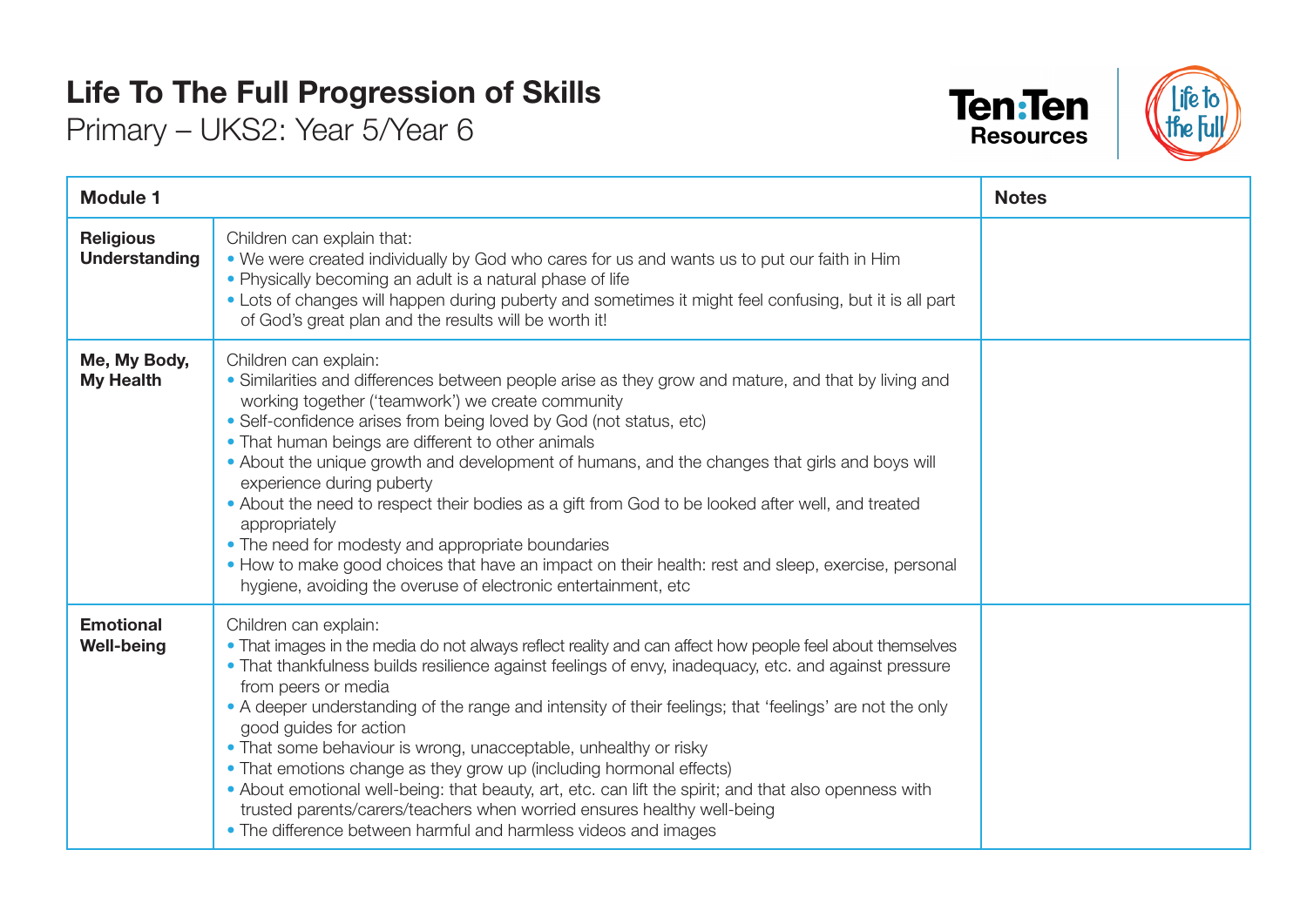## **Life To The Full Progression of Skills**

Primary – UKS2: Year 5/Year 6





|                                         | • The impact that harmful videos and images can have on young minds<br>• Ways to combat and deal with viewing harmful videos and images                                                                                                                                                                                                                                                                                                                                                                                                                                                                  |              |
|-----------------------------------------|----------------------------------------------------------------------------------------------------------------------------------------------------------------------------------------------------------------------------------------------------------------------------------------------------------------------------------------------------------------------------------------------------------------------------------------------------------------------------------------------------------------------------------------------------------------------------------------------------------|--------------|
| <b>Life Cycles</b>                      | Children can explain:<br>• How a baby grows and develops in its mother's womb<br>• About the nature and role of menstruation in the fertility cycle, and that fertility is involved in the<br>start of life<br>• Some practical help on how to manage the onset of menstruation<br>NON STATUTORY - schools should make their own choices over these:<br>• Basic scientific facts about sexual intercourse between a man and woman<br>• The physical, emotional, moral and spiritual implications of sexual intercourse<br>• The Christian viewpoint that sexual intercourse should be saved for marriage |              |
| <b>Module 2</b>                         |                                                                                                                                                                                                                                                                                                                                                                                                                                                                                                                                                                                                          | <b>Notes</b> |
| <b>Religious</b><br>Understanding       | Children can describe:<br>• That God calls us to love others<br>• Ways in which we can participate in God's call to us                                                                                                                                                                                                                                                                                                                                                                                                                                                                                   |              |
| <b>Personal</b><br><b>Relationships</b> | Children can explain:<br>• That pressure comes in different forms, and what those different forms are<br>• That there are strategies that they can adopt to resist pressure<br>• What consent and bodily autonomy means<br>· Different scenarios in which it is right to say 'no'<br>. How thoughts and feelings impact actions, and develop strategies that will positively impact their<br>actions and apply this in their relationships                                                                                                                                                               |              |
| <b>Keeping Safe</b>                     | Children can explain:<br>• That their increasing independence brings increased responsibility to keep themselves and others safe<br>• How to use technology safely<br>. That just as what we eat can make us healthy or make us ill, so what we watch, hear, say or do c<br>an be good or bad for us and others<br>• How to report and get help if they encounter inappropriate materials or messages                                                                                                                                                                                                    |              |